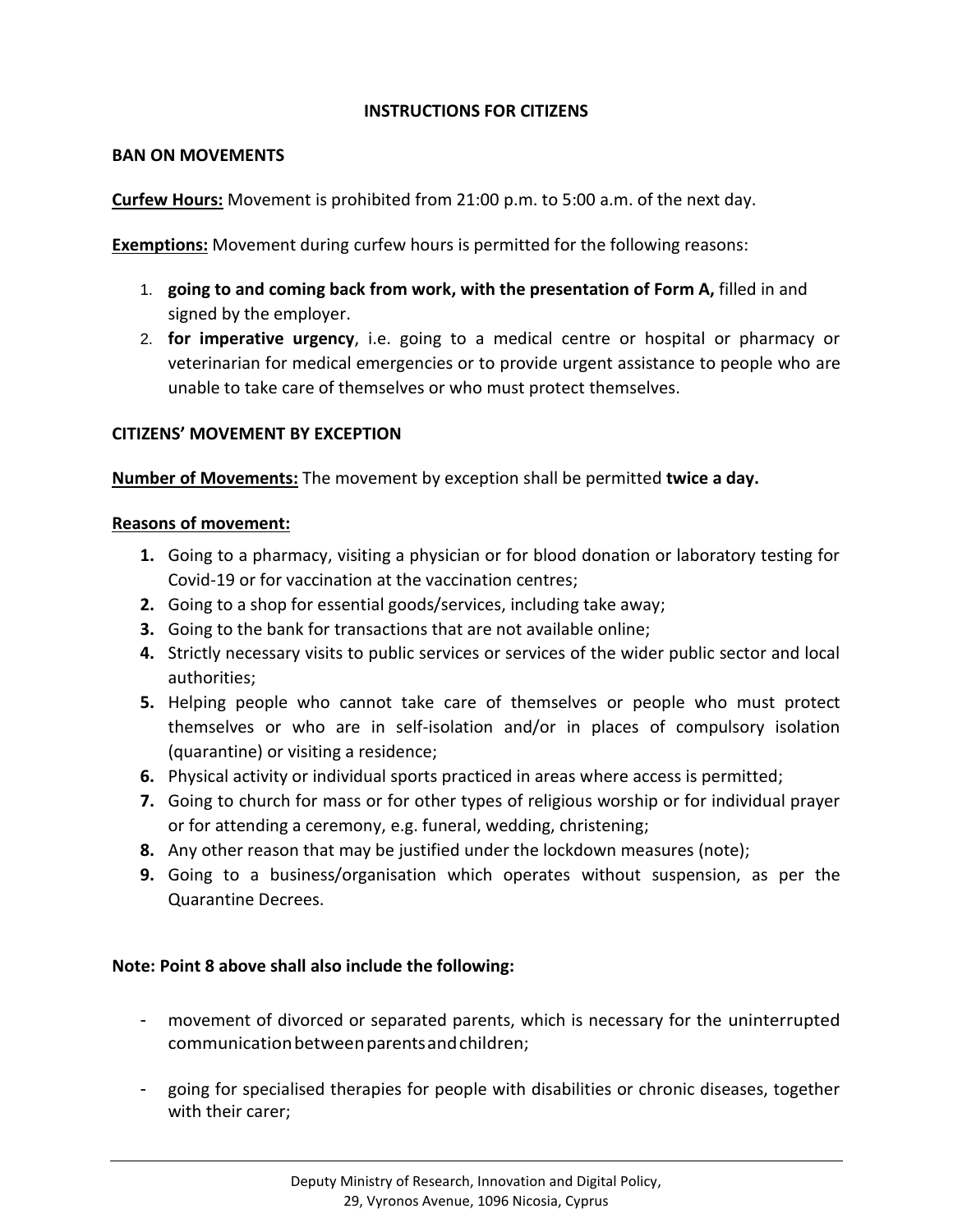- driving a soldier from and to his army camp;
- going to and coming back from Larnaka and Pafos Airports for the transport of persons upon presentation of proof (ticket) showing the day and/or time of arrival/departure;
- movement of farmers and livestock farmers, provided that they produce the CAPO form of hectare or animal subsidy or, in case this is not available, a relevant certificate by the District Agricultural Office;
- going to and coming back from animal shelters to take care or feed stray animals, provided that the person has a certificate validated by a recognised animal welfare organisation and the relevant notification to the Veterinary Services.

#### **How to obtain authorisation for movement by exception:**

- 1. People under 65: SMS to 8998/IVR operator;
- 2. People over 65 may use Form B for their movements by exception.

*It is clarified that employees going to and coming back from work need not send a SMS. They should present Form A signed by the employer.*

Moreover, no SMS is needed for:

- the movement of people with disabilities and persons falling within the spectrum of autism, together with their carers;
- transport of minor children from and to kindergartens, nurseries, day-care centres, preprimary schools, primary schools and special education schools, as well as third-year Lyceum students;
- for walking a domestic animal (within a radius of 500 m from their residence), provided that they do not exceed two persons, except for minor children.

#### **FORM A: CONFIRMATION FOR EMPLOYEE'S MOVEMENT**

**FORM B: DECLARATION OF CITIZEN'S MOVEMENT BY EXCEPTION (for people over 65)**